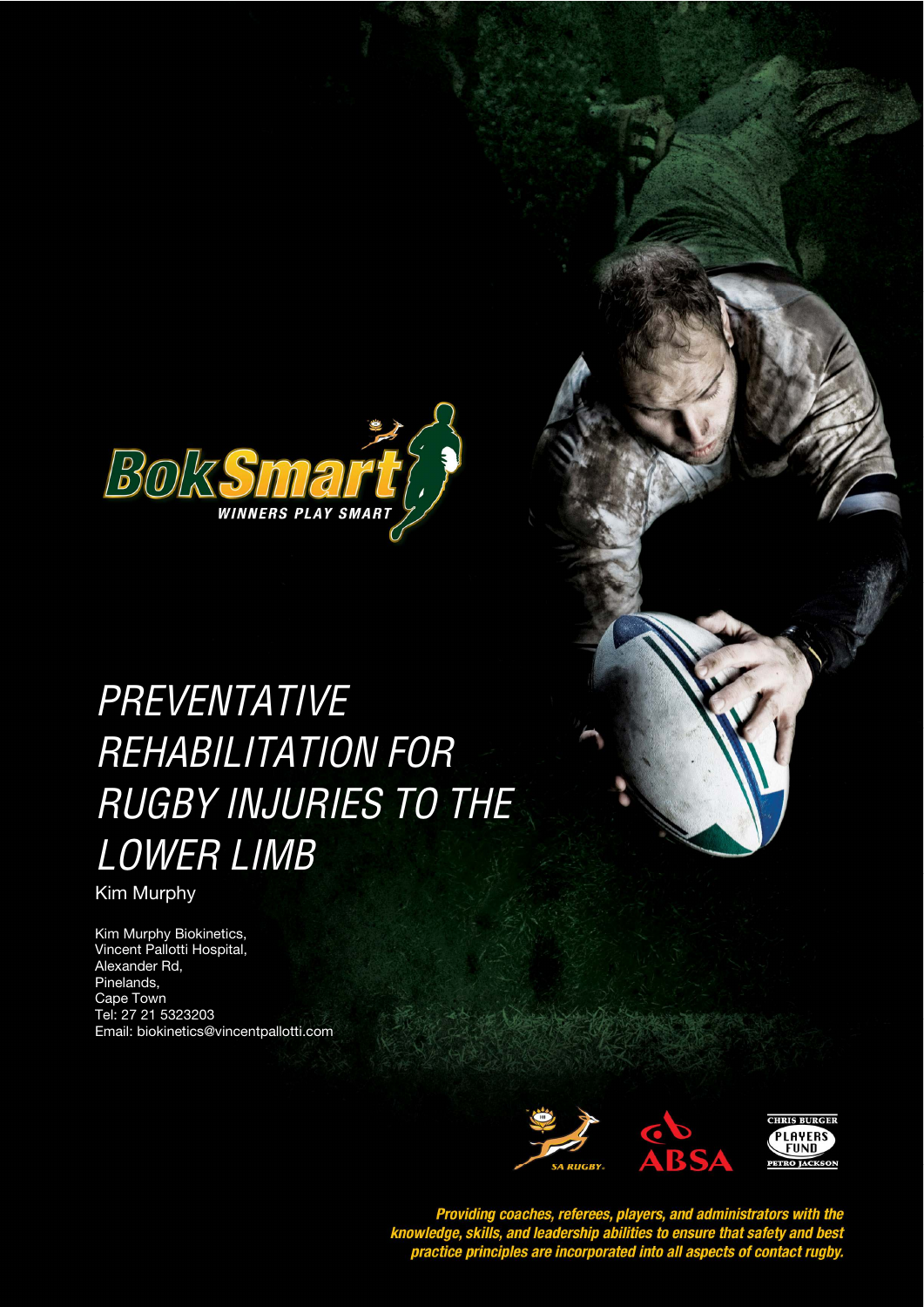## **INTRODUCTION**

The lower limbs are highly susceptible to injuries, with the knee being the most injured body part 1.2.3. With as many as 1 in 4 players per team being injured during a season and up to 18% of any squad will at some stage of the season not be available for selection due to injury <sup>4</sup>, it is imperative that measures are taken both to prevent first-time injuries, and reduce the risk of recurrent injuries.

## **MOST COMMON RUGBY INJURIES**

The knee is the area most commonly injured, followed by the hip and pelvis 5.7. Below is a brief description of the most common lower-limb injuries.

#### **Groin and adductor strain injuries:**

Pain is located in the groin area, ranging in severity from mild (discomfort when walking and exercising) to severe (unable to move the affected area or partake in sport). This area is normally injured with a sudden change in direction.

#### **Thigh muscle haematomas:**

Direct blows to the thigh as a result of a tackle or kick cause immediate bleeding in the muscle belly. A surface bruise may become evident but often the area appears to be swollen with no visible bruising but with much pain and discomfort.

#### **Hamstring strains and tears:**

Hamstring strains and tears normally occur as the foot hits the ground in the running cycle, often with sudden acceleration or deceleration. The tears are normally located in the middle of the muscle belly but can also occur where the muscle inserts in the buttock area. These injuries often occur.

#### **Knee ligament injuries:**

There are 4 ligaments in the knee, any of which can be damaged when the knee undergoes extreme force. There are two on either side of the knee (MCL – medial collateral on the inside of the knee, LCL lateral collateral on the outside of the knee) and two within the knee joint (ACL anterior cruciate ligament and PCL posterior cruciate ligament). Complete tears or ruptures of these ligaments will require surgery.

#### **Knee meniscus and cartilage injuries:**

The bones making up the knee joint are covered in cartilage and between the bones lie "half moon" shaped structures called the meniscus. The cartilage or the meniscus can be damaged by a forceful movement. This can give rise to a flap-shaped tear, which causes pain as well as a locking sensation in the knee.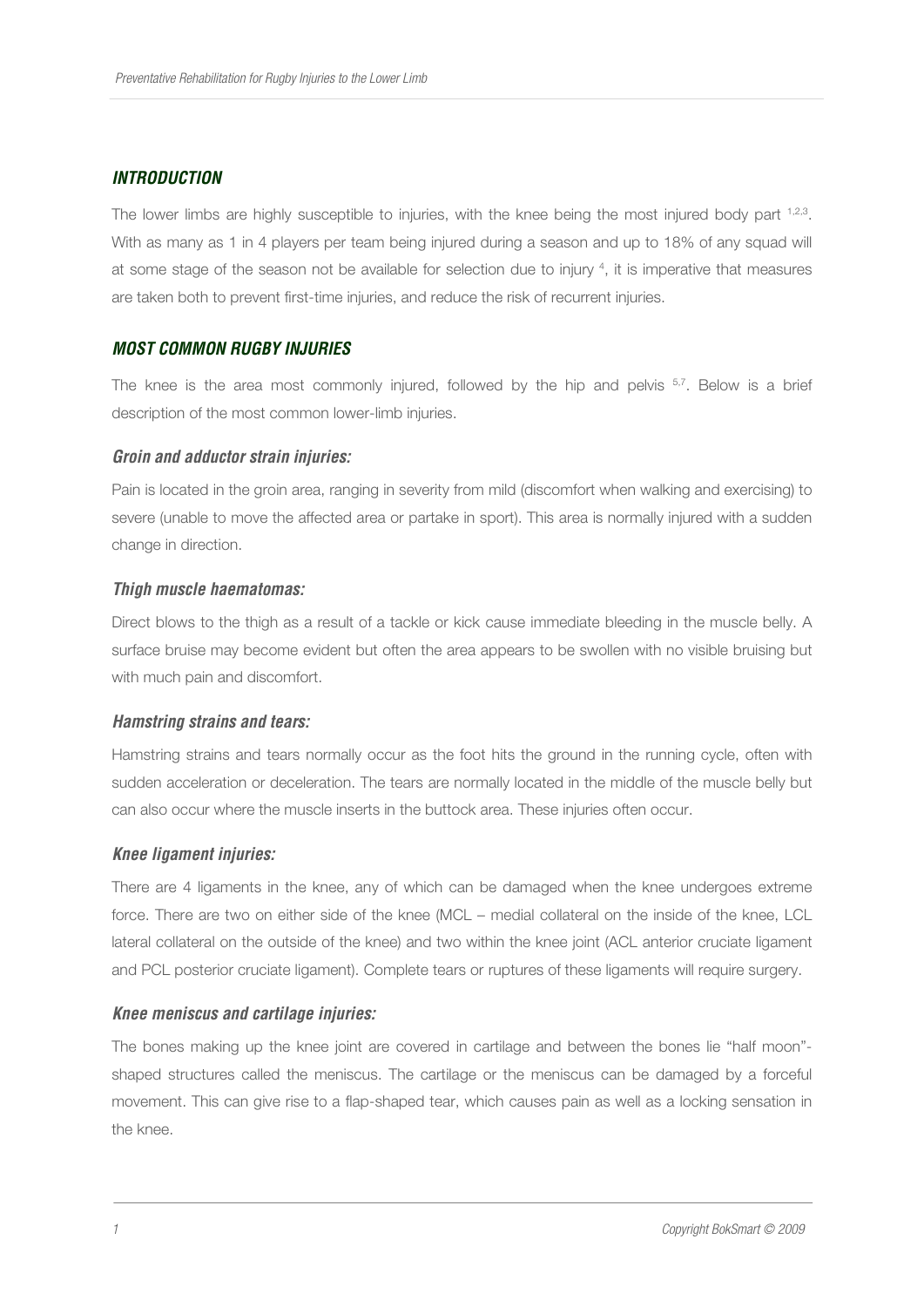#### **Lateral ankle sprains:**

"Going over" or twisting the ankle causes damage to the ankle ligaments and other soft tissue. The outside of the ankle joint is the most common ankle sprain. This can result in mild damage or severe injury, where the ligaments are damaged, torn or where a bone can even fracture.

#### **MECHANISMS OF INJURIES**

Most rugby injuries occur in the tackle situation <sup>1,8</sup>. The person being tackled is the most likely to be injured, followed by the person doing the tackling. Rucks and mauls have also been shown to be a mechanism of injury.

However, injuries can also occur when the player does not have the ball, is not being tackled, or even just during training.

#### **PREVENTION**

Strategies to prevent injuries are very important as once a player is injured he/she has an increased chance of sustaining another injury. Prevention strategies need to consider when and where injuries occur.

Most injuries occur in the second half a match <sup>1,3,12</sup>. This means that players are more likely to become injured when they are physically and mentally tired. Thus it is important that all players are fit enough to play an entire match.

A varied warm-up has also been shown to reduce the risk of injuries <sup>9,10,11</sup>. A traditional warm-up of a jog around the field is inadequate. Warming up does not just mean feeling warmer but also means getting the body and mind sharp and ready to play – and ready to react to the sudden forces imposed upon it in a game.

Resistance training designed to improve strength, balance and proprioception will round off a well designed preventative programme. Balance and proprioception basically depend on a good "communication" between the brain and body so that it can react to outside forces imposed upon it. This is also referred to as neuromuscular training. Reductions in injuries, specifically ACL, hamstring and lateral ankle sprains, occur following the incorporation of proprioceptive training into a programme and in the warm-up 6,7,13.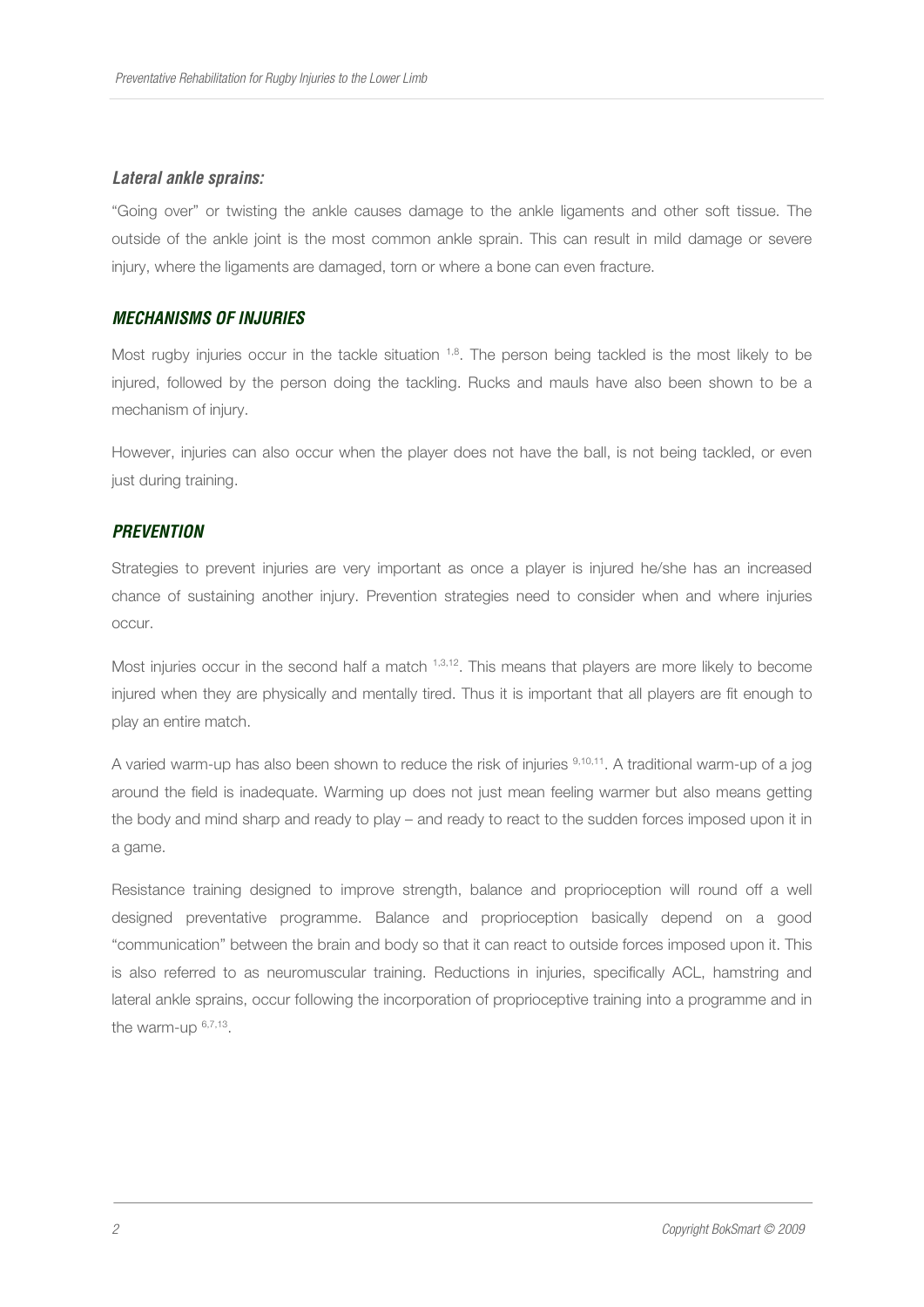# **EXERCISE EXAMPLES**

## **Straight leg raises**



Lying flat on his back, the player must bend one leg up so that the foot is flat on the floor. The other leg must be extended with the foot pulled back. The player must slightly turn out the leg and think of "pulling up the kneecap". Keeping the leg straight, the leg must then be lifted to no higher than the other leg. This position must be held for a count of 5 and lowered. This exercise can be progressed by increasing the length of time the leg lift is held or by adding ankle weights. A further progression is to get the player to lean up on their elbows.

## **Wall squats with ball squeeze**



Use a big ball placed in the small of the back and a "soccer" size ball between the thighs. Feet must be placed ahead of the body such that on bending, the knees move over the toes. Squat down to an angle of no more than 90 degrees. Hold this position for a count of 5-10.

Progression: the addition of hand-held dumbbells can increase resistance.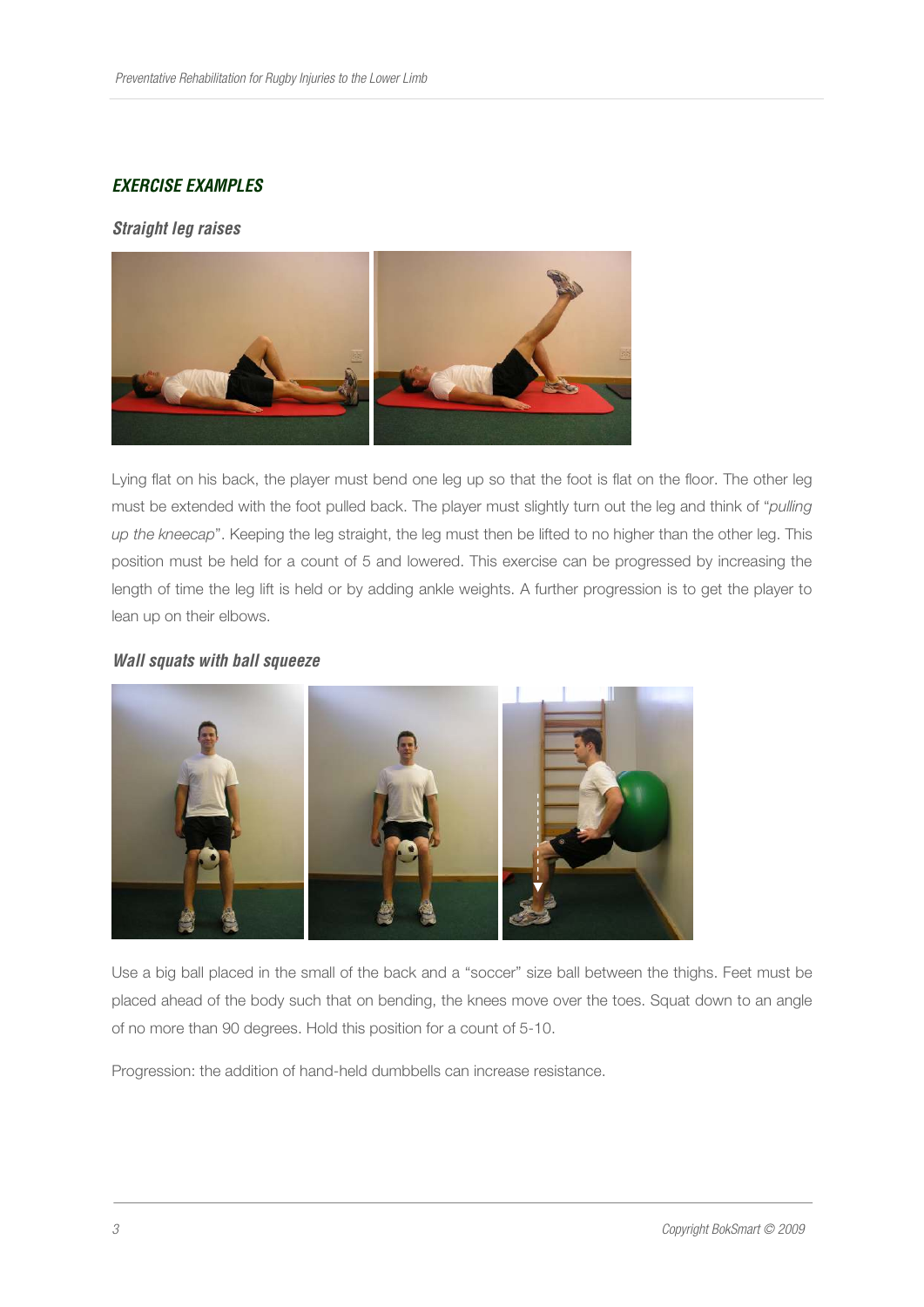## **Squat and thrust**



A variation is to use the squat and thrust/shoulder press. Use either a medicine ball or a set of handheld weights. The player squats down to the ground as above, except the ball/weights must start on the ground and then on returning from the squat, they must be pushed to the ceiling.

## **Static Lunges**



Standing with one leg in front of the other, the front foot should be flat and the back heel raised. The player bends both knees equally so that the back knee moves towards the floor. Both knees should move into a 90-degree position. Do not allow the front knee to move past the toes.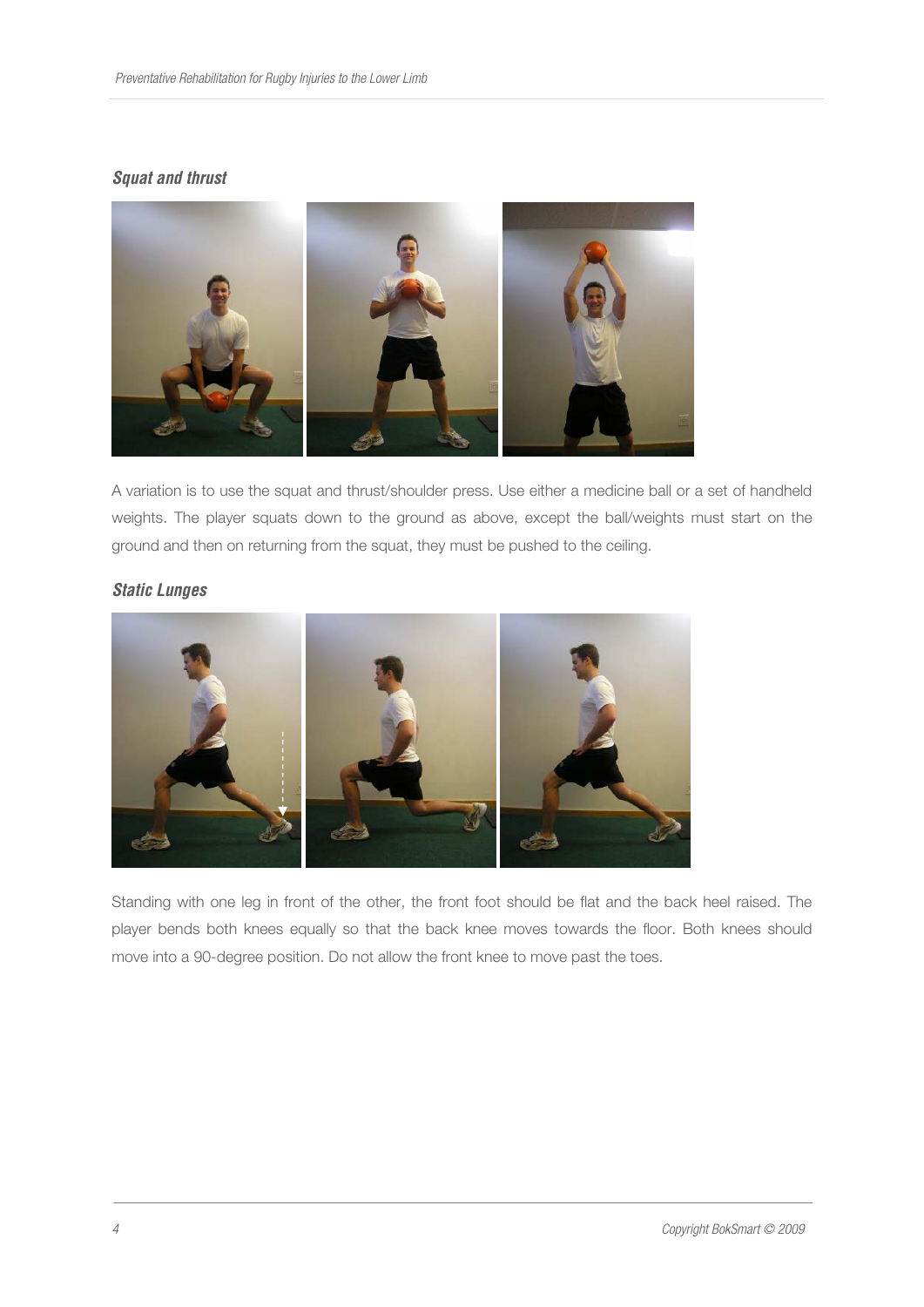## **Stepping Lunges**



A progression from the above is to a stepping lunge where the player steps from a starting position into a lunge and then back to the return position, and then repeats the movement with the other leg. One could also do a walking lunge where instead of returning back to the starting position, one walks forward.

## **Jumping lunges**



A further progression is to do a jumping lunge. Starting in a lunging position, the player then jumps, changes legs and lands on the other leg. The focus is to land on a bent knee, like a spring.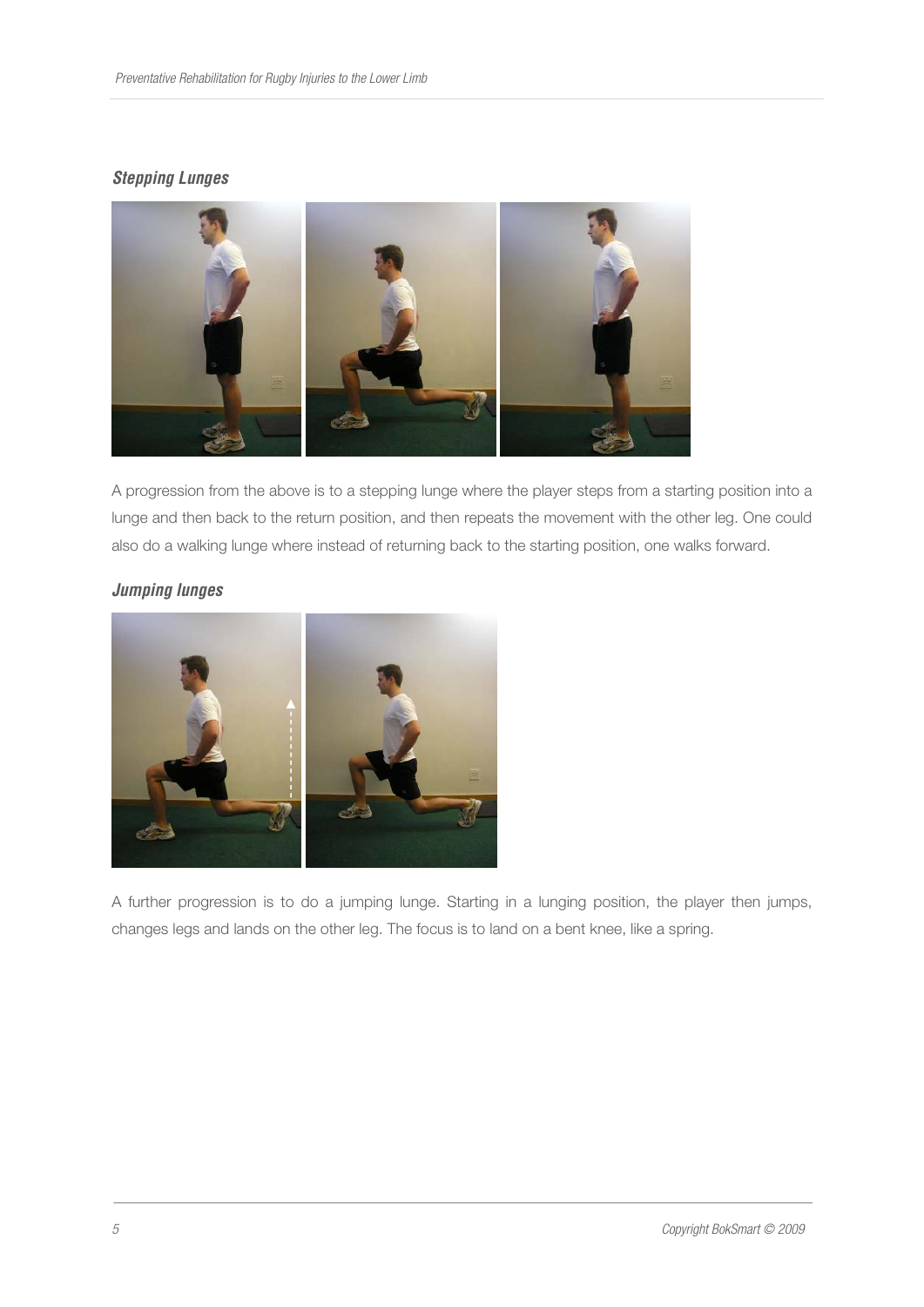## **Jumping with a twist**



A progression of the jumping lunge is the jumping lunge with a twist. On jumping the player turns 180 degrees in the air and lands with the opposite leg in front.

## **Lunges with a twist**



To make the lunge more functional, one could then add a twist with a ball. The player holds the ball and twists the upper body, moving the ball to the same side as the front leg. This could be used with a static lunge or a stepping lunge. To start with, a rugby ball could be used, with the aim of eventually using a medicine or big ball.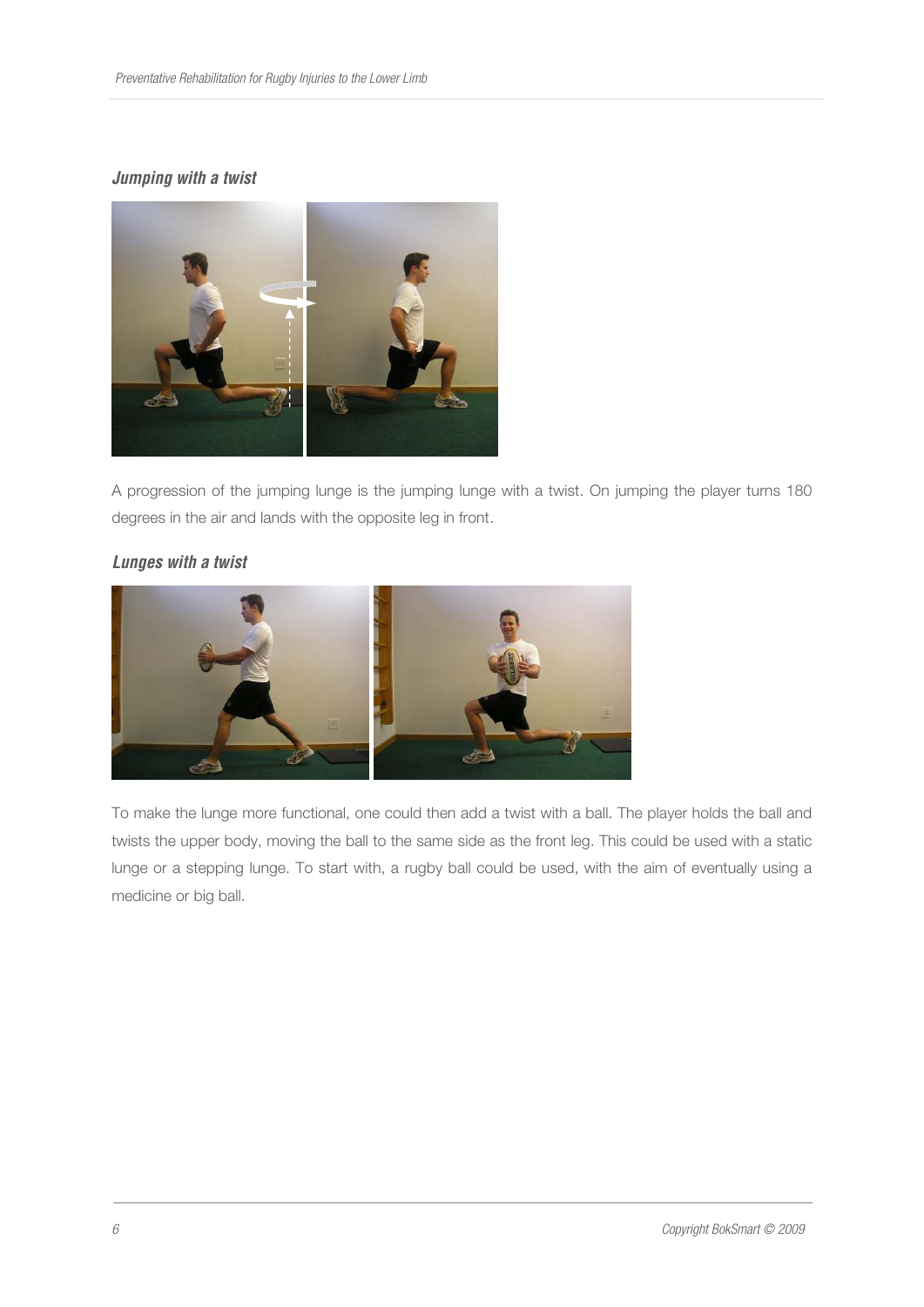## **Star or multi-directional lunges**



Lunges can be progressed by making them multi-directional. This can be started by stepping to one corner, to the front, and then the other corner and progressed to clock lunges so that 5 stepping positions are used.

## **Single leg bend /running man**



Stand with one leg resting on a chair/bench or against a wall. The front leg should be moved ahead of the body so that when flexing the knee it should not go past the foot. The player then bends down to an angle of about 40-60 degrees. This can be progressed by using a hand held weights or by placing the back leg on a big ball.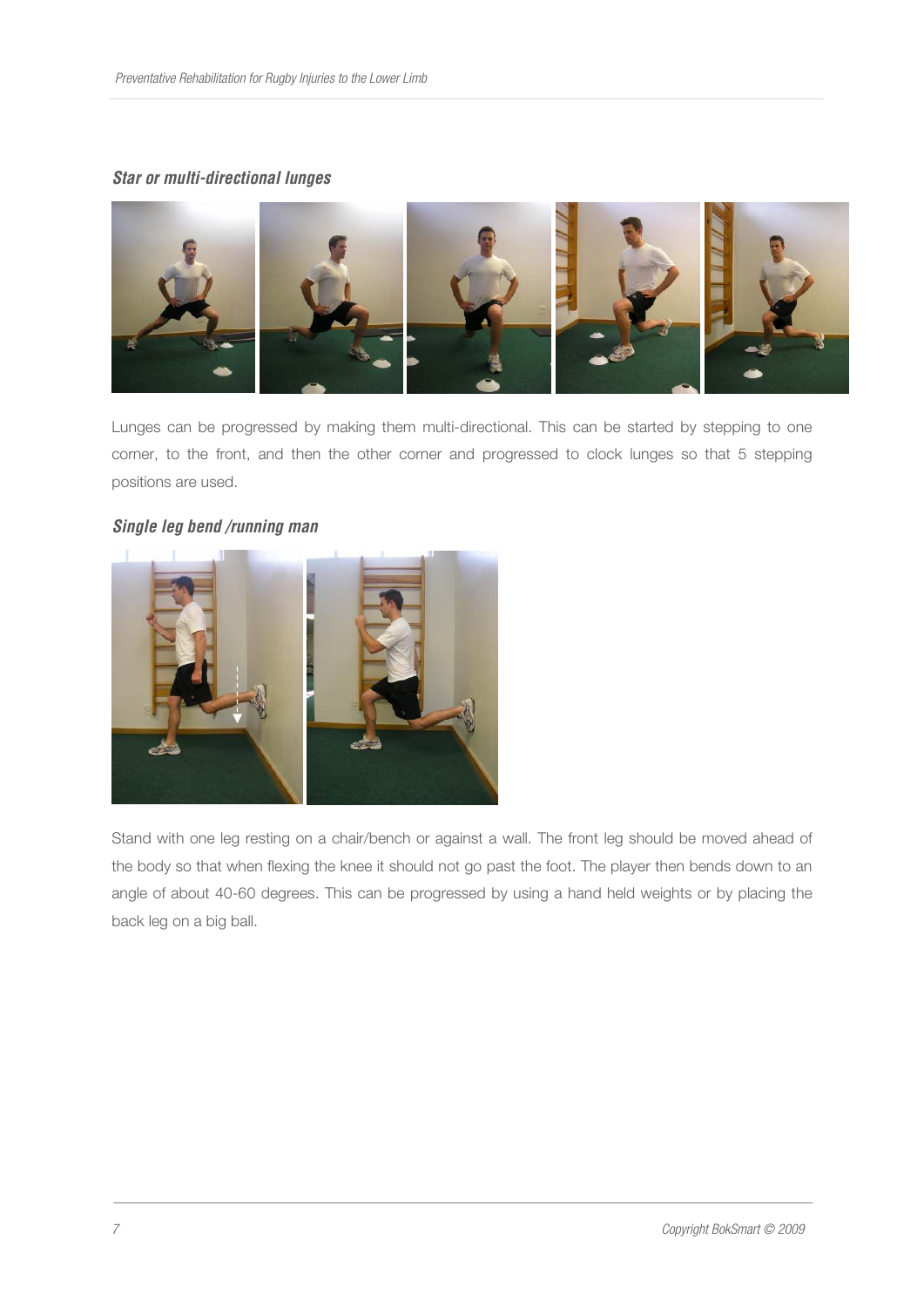

**One leg bend on a step** 



The player stands on a step. The supporting leg is bent while the other leg is brought in front of the step. On returning it is brought up and then on bending again, it is moved behind the step. This can be progressed to include throwing a ball at the player during the movement.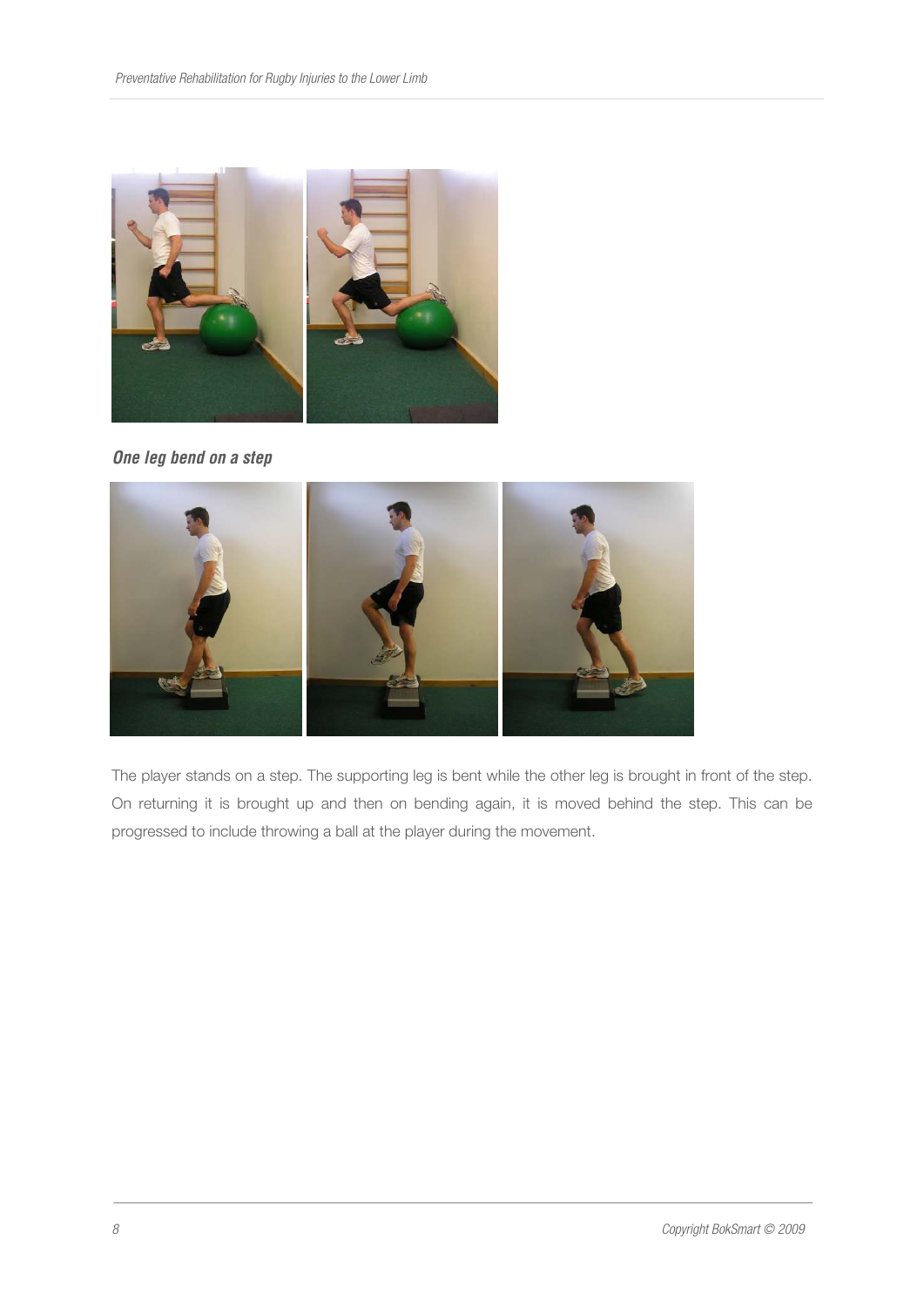## **Ball curl**



A good exercise for core stability and hamstring strength. The player lies with heels on the ball. His pelvis is lifted off the ground. The knees are bent and the ball is drawn in and under.

## **Throwing a ball on one leg**



The most simple balance exercise is standing on one leg and getting players to throw a ball to one another or against a wall. This can be progressed to standing on an unstable surface such as a wobble mat, rotating discs or a wobble board, or by using a heavy medicine ball. Another progression is for one player to stand on one leg. The other player must then tap the player on different body parts with enough force to unsettle them. This too can be progressed to eyes closed.

Pushing each other on one leg: Two players stand opposite each other, just less than an arm's length away. Standing on one leg, they attempt to push each other over. This can be progressed to standing on an unstable surface such as a wobble mat, rotating discs or a wobble board.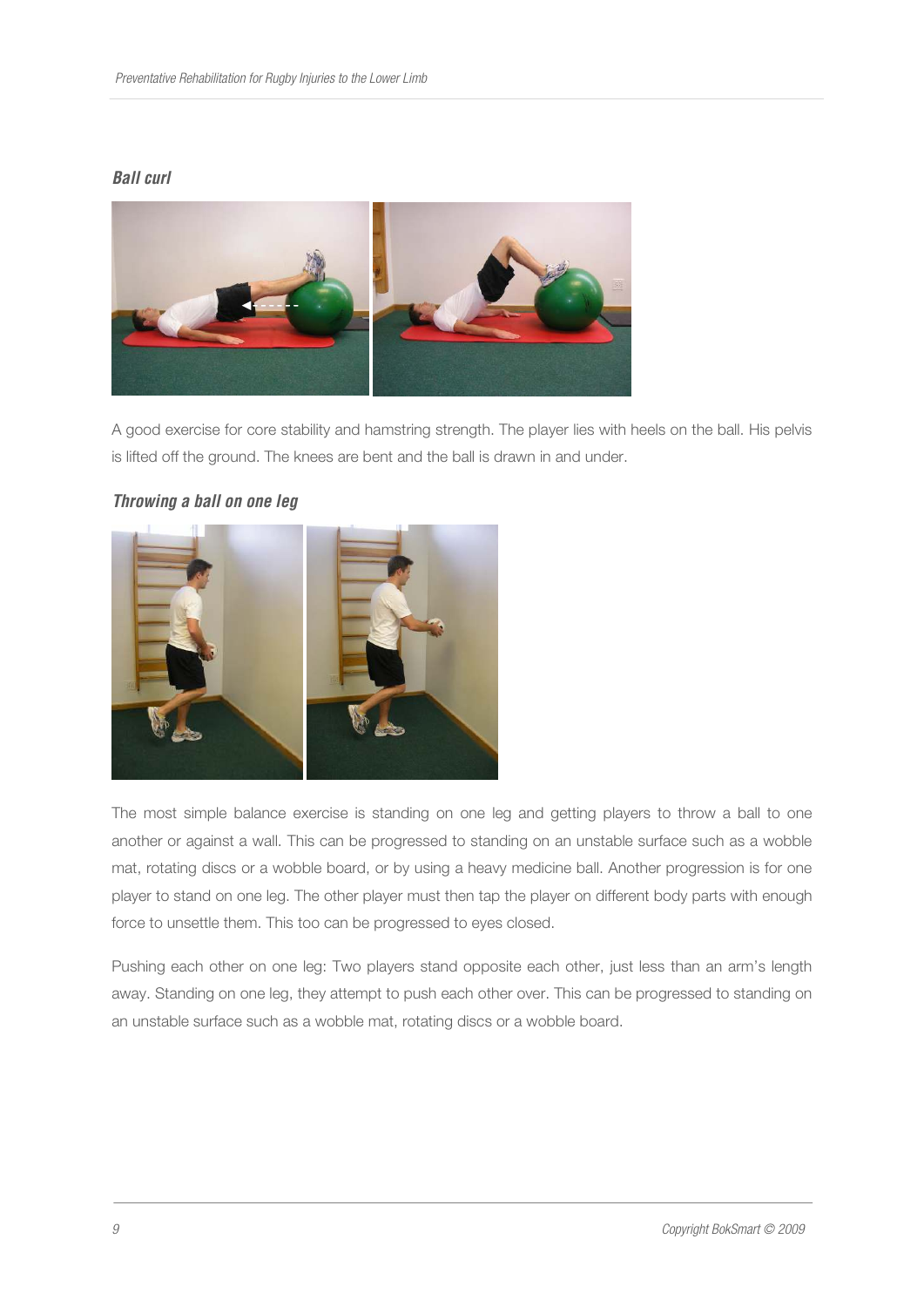## **Jump and land**



Taking off on both legs, jump, land and balance for 10 seconds. This can be progressed to landing on one leg, and also having a ball thrown at the player whilst in the air.

## **SAMPLE PROGRAMMES**

Below are generic sample programmes. Please note that these should be used under guidance and adjusted according to each player's previous injuries.

#### **Basic guidelines:**

- Do not make any player work through pain.
- Work according to each player's capability.
- Progression is important in preventing injuries. One cannot start working a player at 100%. Weight training should be started at a light resistance and as players become stronger the resistance can be increased.
- Ensure that players have adequate rest. Children or young players should only train twice a week and play once a week. Once players reach senior level, they may need to train every day but they should have at least one rest day a week.
- Training programmes should be periodised. The player's programme should be broken into: pre-season, in-season and off-season.
- Players must play. Even though this document focuses on training outside the game, playing the game in training is invaluable.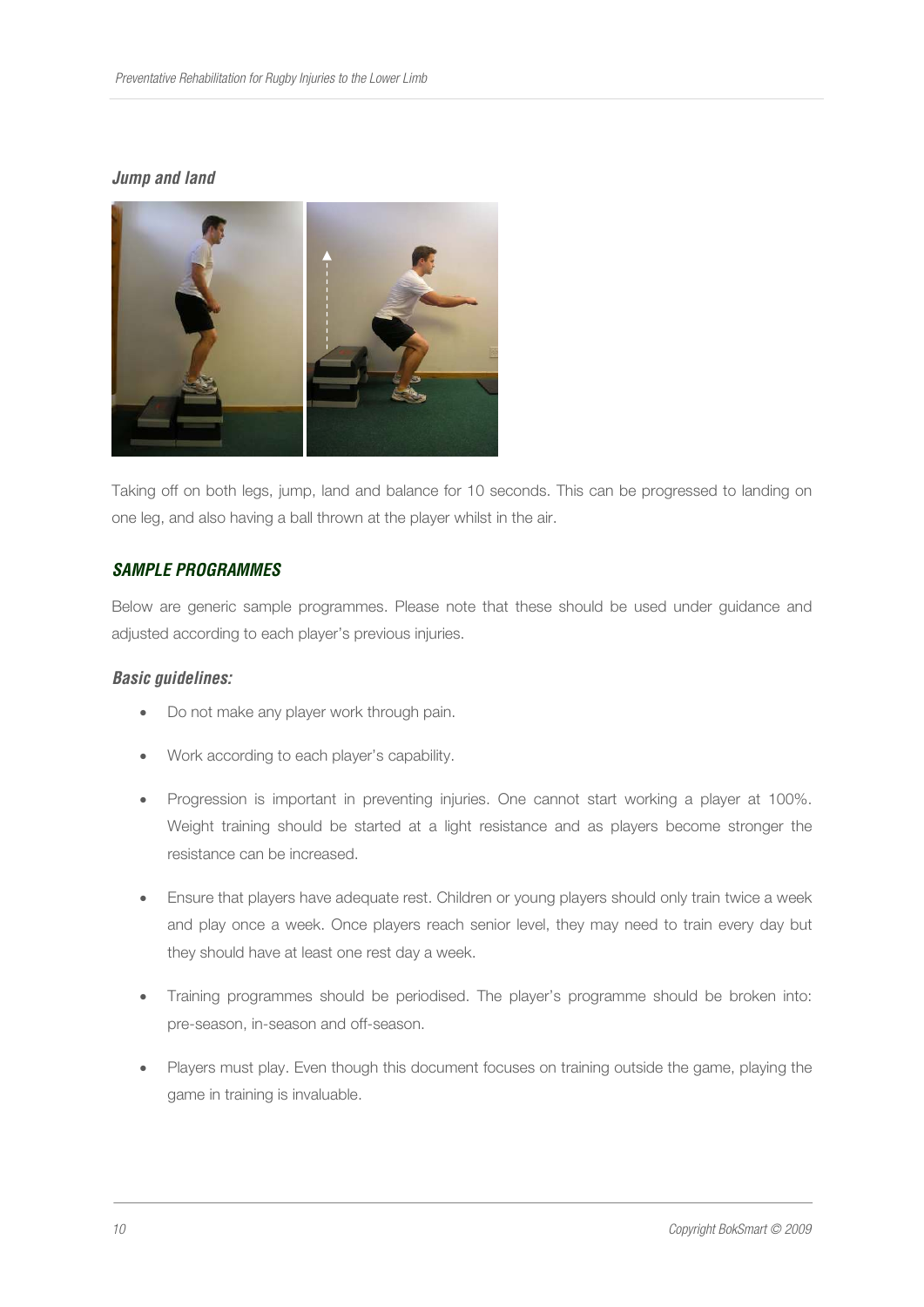| <b>EXERCISE TYPE</b>            | <b>SETS</b>  | <b>REPS</b> | <b>REST</b> | <b>PROGRESS</b>                                                          |
|---------------------------------|--------------|-------------|-------------|--------------------------------------------------------------------------|
| Warm up                         |              |             |             | None.                                                                    |
| Straight leg<br>raises          | $\mathbf{2}$ | 15          |             | Increase the length of<br>time the lifted leg is<br>held.                |
| Wall squat with<br>ball squeeze | 3            | 15          | 1 minute    | Reduce rest period to<br>30 seconds.<br>Add a light medicine<br>ball-5kg |
| Walking lunges                  | 3            | 20          | 1 minute    | Reduce rest to 30<br>seconds.<br>Add a ball throw and<br>catch.          |
| Jump and land                   | 3            | 10          |             |                                                                          |
| One leg stand<br>and ball throw | 10 each side |             | None needed | Unstable surface.                                                        |

# **SAMPLE PROGRAMME ONE: U/14—U/18 PLAYERS**

# **SAMPLE PROGRAMME TWO: U/18-U/21**

| <b>EXERCISE TYPE</b>                     | <b>SETS</b>          | <b>REPS</b>  | <b>REST</b> | <b>PROGRESS</b>                                                                  |
|------------------------------------------|----------------------|--------------|-------------|----------------------------------------------------------------------------------|
| Warm up                                  |                      |              |             |                                                                                  |
| Wall squat with<br>ball between<br>knees | 3                    | 8            | 30 seconds  | Add handheld<br>dumbbells, Increase<br>the amount of time<br>each squat is used. |
| 5 directional<br>lunges                  | 5 each leg           |              | None        | Add handheld<br>dumbbells.                                                       |
| Single leg bend<br>on a step             | 20x each leg         | 2            | 30 seconds  | Add a ball throw.                                                                |
| Jump and land                            | 10x each leg         | 2            |             | Land on a wobble<br>mat. Add in a ball<br>throw.                                 |
| <b>Ball hamstring</b><br>curl            | 15                   | $\mathbf{2}$ | 1 minute    | Increase sets to 3.                                                              |
| Standing on one<br>leg and push over     | 1 minute each<br>leg |              |             | Stand on an unstable<br>surface.                                                 |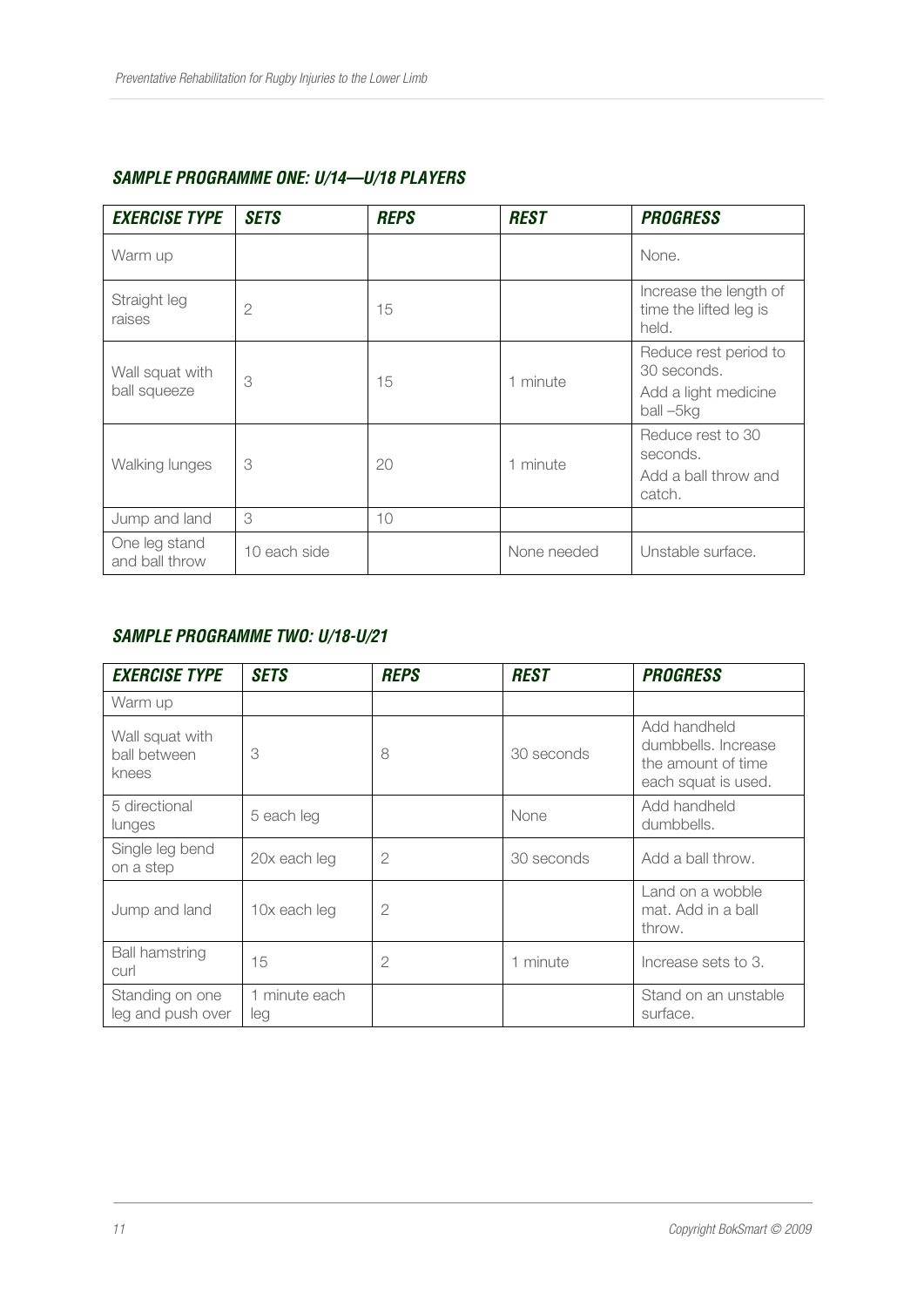| <b>EXERCISE TYPE</b>                                                       | <b>SETS</b>          | <b>REPS</b>    | <b>REST</b> | <b>PROGRESS</b>                                                           |
|----------------------------------------------------------------------------|----------------------|----------------|-------------|---------------------------------------------------------------------------|
| Warm up                                                                    |                      |                |             |                                                                           |
| Squats with thrust                                                         | 3                    | 8              | 30 seconds  | Increase with weight.<br>Stand on a wobble<br>board.                      |
| Lunges with a<br>twist                                                     | 20 forwards          | $\mathbf{2}$   | None        | Add a heavy medicine<br>ball. Increase number<br>or steps to 30.          |
| Running man on<br>the wall                                                 | 20x each leg         | $\overline{2}$ | 30 seconds  | Place foot on a big<br>ball.<br>Stand on an unstable<br>surface.          |
| Jumping lunges                                                             | 10x each leg         | 3              |             | Use handheld<br>dumbbells.<br>Progress to a jumping<br>lunge with a turn. |
| One leg throws<br>standing on<br>wobble board,<br>mat or rotating<br>discs | 1 minute each<br>leg |                |             | Use a heavy ball.<br>Throw sideways.                                      |

# **SAMPLE PROGRAMME THREE: SENIOR PLAYER**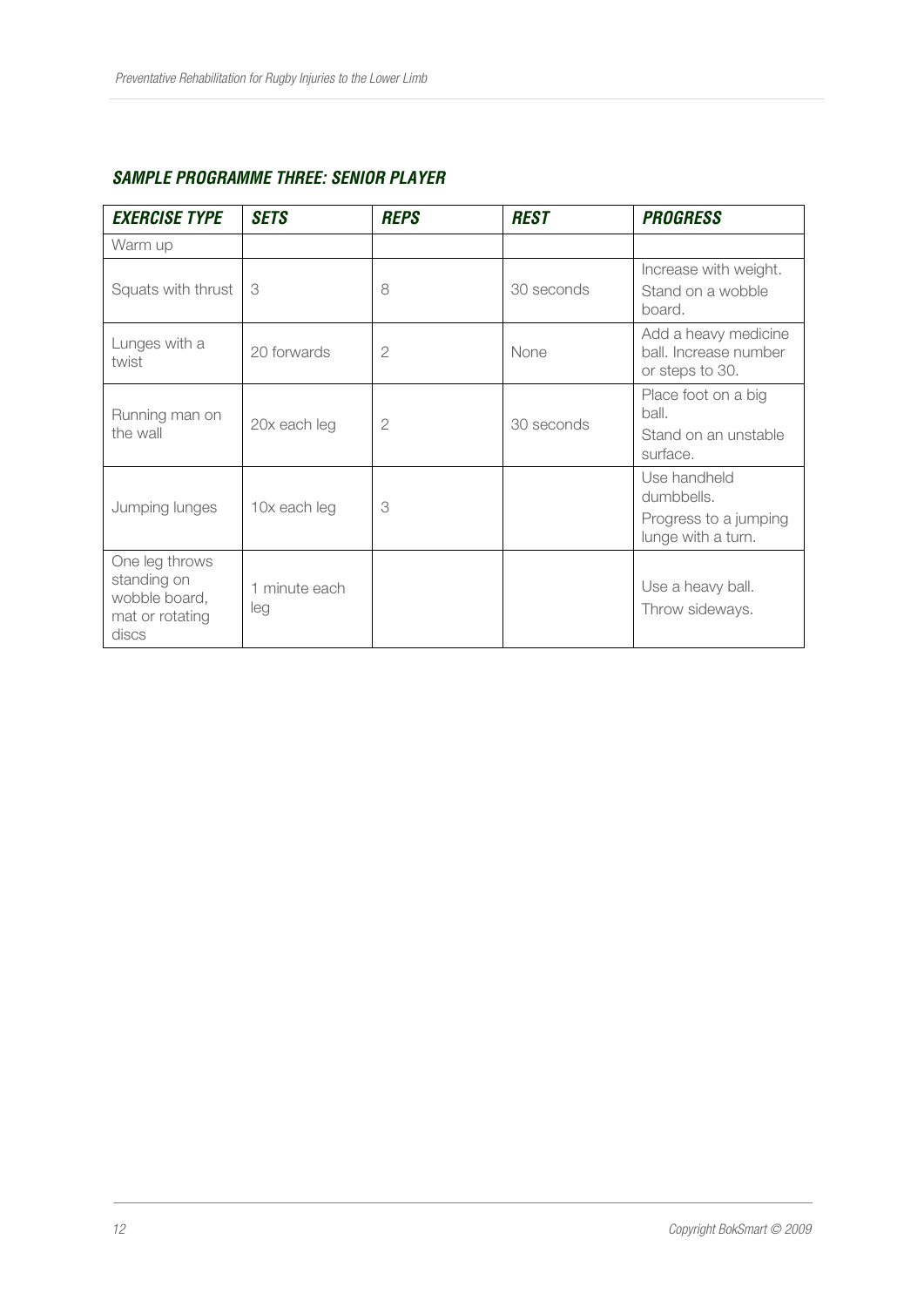## **REFERENCES**

- 1. BATHGATE A, BEST J, CRAIG G, JAMIESON M, WILEY J. A prospective study on injuries to elite Australian rugby union players. Br J Sports Med 36(4) 265-269. 2002
- 2. BIRD YE, WALLER S, MARSHALL SW, ALSOP, CHALMERS DJ, GERRARD DF. The New Zealand Rugby Injury and Performance Project V. Epidemiology of a season of rugby injury. Br J Sports Med. 32: 319-325. 1998
- 3. BOTTINI E, POGGI EJ, LUZURIAGI SECIN FP. Incidence and nature the most common injuries sustained in Argentina 1991-1997. Br J Sports Med 34: 94-97. 2000
- 4. BROOKES JH, FULLER CW, KEMP SP, REDDIN DB. Epidemiology of injuries in English Professional Rugby Union. Part 1. Br J Sports Med 39(10) 757-66. 2005
- 5. DALLALANA RJ, BROOKS JH, KEMP SP, WILLIAMS AM. The Epidemiology of Knee Injuries in English Professional Rugby Union. Am J Sports Med. 35: 818-830. 2007
- 6. EMERY CA, CASSIDY JD, KLASSEN TP ROWE EL. Effectiveness of a home based balance training program in reducing sports related injuries among healthy adolescents. CMAJ 172: 749- 54. 2005
- 7. GIANOTTI SM, QUARRIE kl, HUME P. Evaluation of RugbySmart: A rugby union community injury prevention programme. J Sci Med Sport
- 8. JAKOET I, NOAKES TD. A high rate of injury during the 1995 Rugby World Cup. S Afr Med J. Jan : 88(1) 45-7. 1998
- 9. JUNGE A, ROSCH D, PETERSON L, GRAF BAUMANN T, DVORAK J. Prevention of soccer injuries a prospective intervention study. Am J Sports Med 30: 652-9. 2002
- 10. MANDLEBAUM BR, SILVERS HJ, WANTANABE DS, THOMAS SD, GRIFFIN LY, KIRKENDALL DT, GARRET W. Effectiveness of a neuromuscular and proprioceptive training programme in preventing anterior cruciate ligament injuries in female athletes: 2 year follow up. Am J Sports Med. 33(7) : 1003-10. 2005
- 11. OLSEN OE, MYKELBUST G, ENGEBRETSEN L, HOLME I, BAHR R. Exercises to prevent lower limb injuries in youth sports: a cluster randomised control trial. Br Med J. 330:449 2005